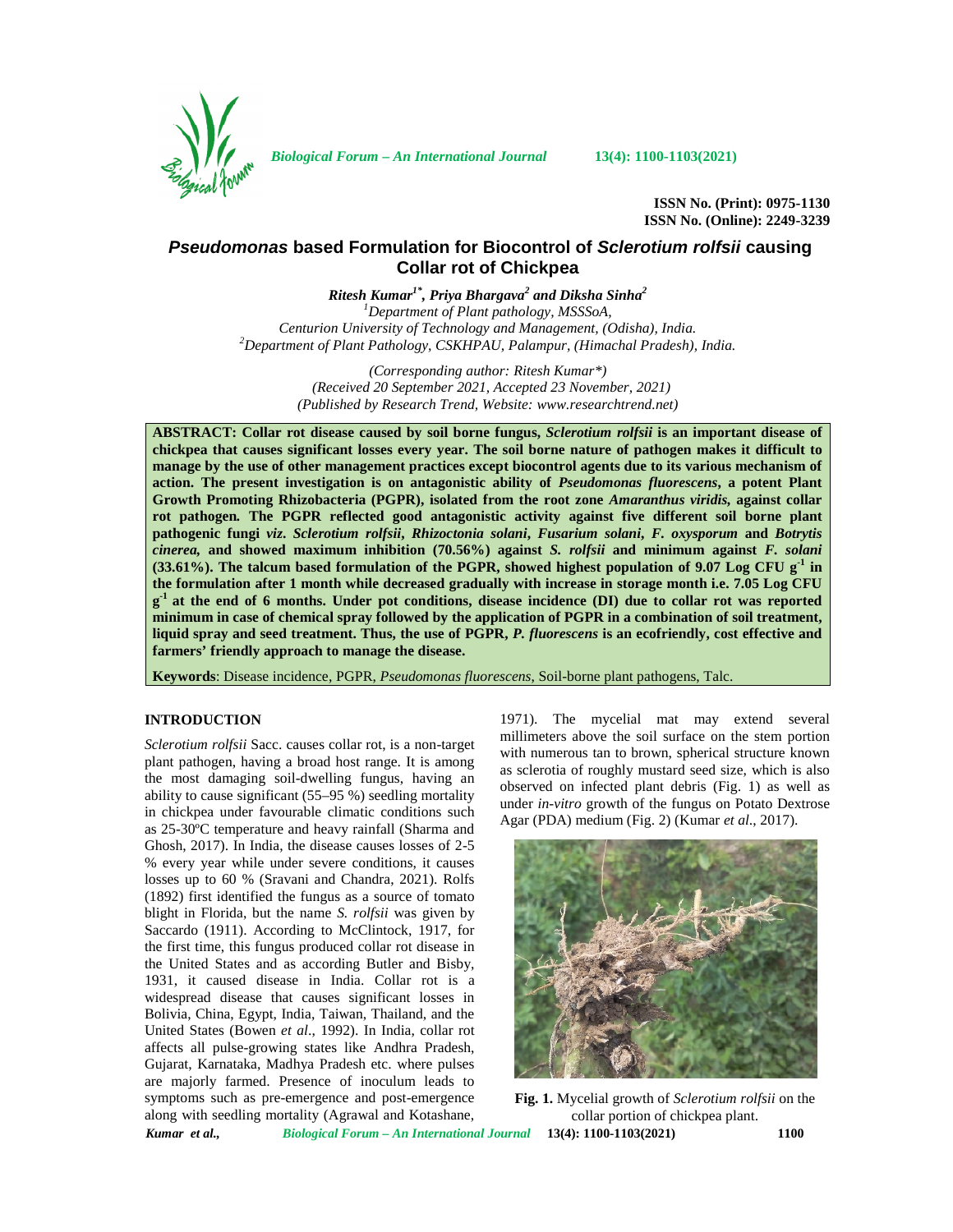

**Fig. 2.** Successive mycelial growth of *Sclerotium rolfsii* and formation of sclerotia.

Chemical fungicides are near to ineffective against these soil-borne pathogens like *S. rolfsii*, and the disease persistence remains to be an issue (Huang *et al*., 2012). Beside this, these chemicals are routinely employed and their widespread use may have an environmental impact (De-Oliveira *et al*., 2010). As a result of increased public concern about chemical residues in food and environment, there is a growing demand for developing alternative approaches, such as biocontrol (Spadaro and Gullino, 2005). The microorganisms, like *Pseudomonas fluorescens* present in the rhizospheric region are of great importance for their contribution to plant nutrition, hormonal control, disease suppression etc. (Bastida *et al*., 2009; Kai *et al*., 2016), which are known to be Plant Growth Promoting Rhizobacteria (PGPR). The colonization level of Pseudomonads represents 0.1 to 1% of the culturable aerobic rhizobacterial population under natural condition (Chatterton *et al*., 2004). Being Biocontrol Agents (BCAs), they stimulate plant growth by supply of nutrients from the soil and suppression of phytopathogens, which is mediated by different mechanisms, like competition for iron, secondary metabolites with antibiotic production and systemic resistance (Defago and Has, 1990). The effectiveness of *P. fluorescens* has been also reported by several workers against chickpea collar rot (Maurya *et al.,* 2008; Gaurkhede *et al.,* 2015; Wavare *et al.,* 2017) but few studies have been done on the shelf life of its formulations. In this context, the present study is focused on the *in-vitro* antagonistic effect of *P. fluorescens*, development of its talc based formulations and evaluation of its shelf life.

### **MATERIALS AND METHODS**

The rhizospheric *P. fluorescens* was isolated from the root tissues of *Amaranthus viridis* and was confirmed on the basis of morphological characteristics and phylogenetic analysis of the 16S rRNA gene sequences. The cross-streak method (Toumatia *et al*., 2014) was used to evaluate the antagonistic activities of *Pseudomonas* against 5 different soil borne plant pathogenic fungi *viz*. *Sclerotium rolfsii*, *Rhizoctonia solani*, *Fusarium solani*, *F. oxysporum* and *Botrytis cinerea*. Spore suspension of *Pseudomonas fluorescens* was mixed with 100 g of autoclaved talc powder, 1.5 g of calcium carbonate and 10 g of carboxymethyl cellulose for the formation of talc based formulation of the microbe. After an interval of 1 month, the formulation was checked for its viability and microbial count. To eliminate the effect of any other soil borne microorganism, the garden soil was autoclaved twice in a polypropylene bag containing 1.5 Kg of soil. Before filling the earthen pots, they were properly cleansed with tap water, rinsed with 1% formalin, and dried in the sun for one day. Sclerotia were multiplied in large numbers and the sterilised soil was combined with the sclerotia at a rate of 100 sclerotia per 100 g of soil in the pots (Yaqub and Shahjad, 2005) to study the effect of *P. fluorescens* on the collar rot using different treatments like T1- soil treatment, T2- liquid Spray, T3 seed treatment, T4-combination of soil treatment + liquid Spray + seed treatment along with a T5- Chemical spray with Hexaconazole 5% and T6- Control.

## **RESULTS AND DISCUSSION**

*P. fluorescens* showed positive antagonistic activities against all targeted fungi and the percentages of inhibition were greater than 33% against all the pathogens. The strongest antagonistic activity with a percentage of inhibition 70.56% was observed against *S. rolfsii*, followed by *R. solani* (54.72%), *B cineria* (50.28%), *F. oxysporum* (34.44%) and *F. solani* (33.61%) (Table 1). Several Pseudomonads have been reported as potential bioagents and plant growth promoter against various soil-borne phytopathogenic fungi (De-Oliveira *et al*., 2010).

**Table 1: Antifungal activity of** *P. fluorescens* **against phytopathogenic fungi.**

| Sr. No.                                                                           | <b>Target Pathogen</b> | <b>Inhibition Percentage (%)</b> |
|-----------------------------------------------------------------------------------|------------------------|----------------------------------|
| 1.                                                                                | Sclerotium rolfsii     | $70.56(\pm 1.43)^a$              |
| 2.                                                                                | Rhizoctonia solani     | 54.72( $\pm$ 1.06) <sup>b</sup>  |
| 3.                                                                                | Fusarium solani        | $33.61(\pm1.40)^d$               |
| 4.                                                                                | Fusarium oxysporum     | $34.44(\pm 1.81)^d$              |
| C.                                                                                | Botrytis cineria       | $50.28(\pm 1.90)^{\circ}$        |
| The data shown are the mean of four independent replicates $+$ standard deviation |                        |                                  |

 $t$  shown are the mean of four independent replicates  $\pm$  standard deviation.

Similar letters depict non significantly difference  $(p\;0.05)$ .

The differences were determined using Duncan's multiple range test at 5% error of transformed values of Inhibition percentage.

The microbial purity of the formulated products was verified. The spore suspensions obtained from the talcum powder based formulation of *P. fluorescens* showed pure cultures of the strain and no microbial

contamination was noted. Kinetics of viable spore counts evaluated at 1-month intervals for 6 months are described in Fig. 3, showed the presence of 9.07 log CFU  $g^{-1}$  in the formulation after 1 month and decreased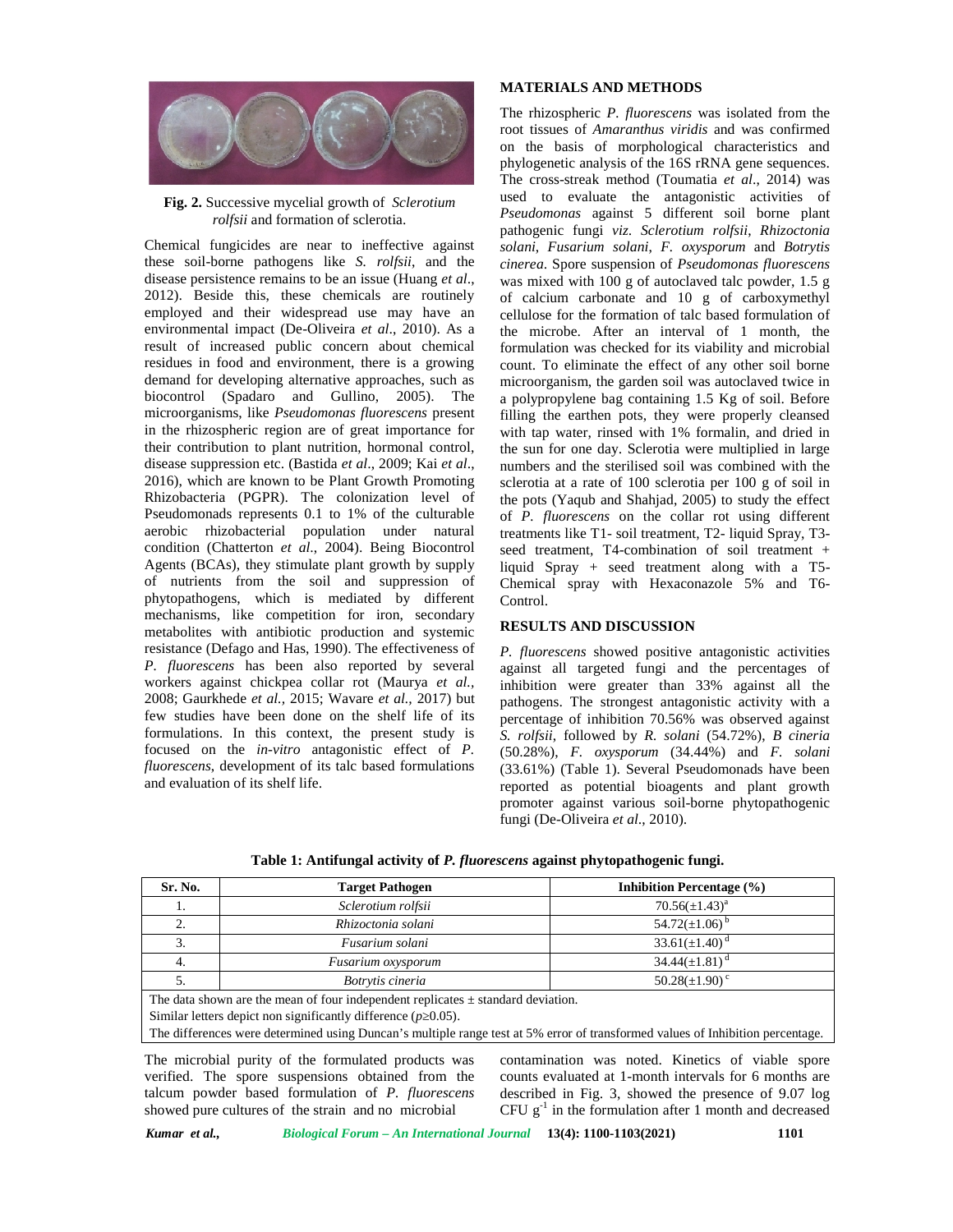simultaneously i.e. 8.45, 8.15, 7.57, 7.22 and 7.05 log CFU  $g^{-1}$  in the next consecutive 6 months respectively. The data on collar rot incidence is given in Fig. 4.



**Fig. 3.** Population of *P. fluorescens* in talc based formulation at monthly interval.



CD( 0.05%) 30 DAS: 2.9, 45 DAS: 2.6 and 60 DAS: 3.6

#### **Fig. 4.** Collar rot Disease incidence of Chickpea after different time intervals of sowing.

For collar rot, the lowest DI (%) i.e. 0.8% was recorded 30 DAS in combined application of soil treatment, liquid spray and seed treatment (T4) of *P. fluorescens* formulation and in chemical spray (T5) also the DI (%) was recorded same (0.8%), which was followed by T3 seed treatment (1.7%), T2- Liquid spray (2.5%) and T1 soil treatment (3.3%) while the highest DI (7.5%) was reported in T6- control, where no treatment was applied. After 45 days of sowing, lowest DI (%) of 2.5% was recorded in T5- chemical spray, followed by T4- combined application of *P. fluorescens* as soil treatment, liquid spray and seed treatment (3.33%) and T2- liquid spray (3.33%). T1 and T3 recorded DI (%) of 4.2% each followed by 17.5%, which was reported in T6- control. A minimum DI (%) of 3.3% was observed in T5- chemical treatment at 60 DAS, followed by T4 combination of soil treatment, liquid spray and seed treatment  $(4.2\%)$ , T3- seed treatment  $(5.8\%)$ , T2-Liquid spray (6.7%) and T1- soil treatment (7.5%). However, maximum DI of 31.7% was reported in T6 no treatment. Singh *et al.,* (2012) also reported antibiotic potential of *Pseudomonas sp.* against *S. rolfsii*. Gaurkhede *et al.,* (2015) also reported the effectiveness of combined application of *Pseudomonas sp.* as seed and soil treatment against collar rot. Sahni and Prasad (2020) also reported that integration of

*Pseudomonas* strain in management practices can effectively manages the collar rot pathogen by inducing defence enzymes production. Thus, *P. fluorescens* can be used as combined application and alone for sustainable management of the disease.

The present preliminary investigation has laid an initiative and widened future scope with biochemical and molecular aspects that clearly defines about different paths of the mechanisms involved *viz.* auxins, siderophores, and phosphate solubilization. Furthermore, methodologies to integrate the various subjective areas in order to develop a predictive function for the effectiveness and implementation of PGPR mechanisms in alternative crop species can also be recommended.

**Acknowledgement.** The authors are thankful to Department of Plant Pathology, MSSSoA, Centurion University of Technology and Management, Odisha, India **Conflict of Interest.** None.

#### **REFERENCES**

- Agrawal, S. C. and Kotashane, S. R. (1971). Resistance in some of soybean varieties against *Sclerotium rolfsii* Sacc. *Indian Phytopathology, 24*: 401-403.
- Bastida, F., Moreno, J. L., Nicolas, C., Hernandez T. and Garcia, C. (2009). Soil meta proteomics: view of an emerging environmental science, significance, methodology and perspectives. *European Journal of Soil Science, 60*: 845-859.
- Bowen, K. L., Hagan A. K. and Weeks, S. R. (1992). Seven years of *Sclerotium rolfsii* in peanut field; yield losses and means of minimum*. Plant Disease, 76*: 982-985.
- Butler, E. J. and Bisby, G. R. (1931). Fungi in India. *Science Monograph, Indian Council of Agricultural Research,* New Delhi: 552.
- Chatterton, S., Sutton J. C. and Boland, G. J. (2004). Timing *Pseudomonas chlororaphis* applications to control *Pythium aphanidermatum*, *Pythium dissotocum* and root rot in hydroponic peppers. *Biological Control*, *30*: 360-373.
- Defago, G. and Has, D. (1990). *Pseudomonas* as antagonistic of soil borne plant pathogens: Mode of action and genetic analysis. *Soil Biochem*istry, *6*: 249-291.
- De-Oliveira, M. F., Da Silva M. G. and Van Der Sand, S. T. (2010). Anti-phytopathogen potential of endophytic actinobacteria isolated from tomato (*Lycopersicon esculentum*) in southern Brazil, and characterization of *Streptomyces* sp. R18, a potential biocontrol agent. *Research in Microbiology*, *161*: 565– 572.
- Gaurkhede, J., Gupta, O. and Patil, M. (2015). Management of collar rot of chickpea by *Pseudomonas fluorescens* and identification of sources of resistance. *Journal of Food Legumes, 28*(2): 51-54.
- Huang, X., Zhang, N., Yong, X., Yang, X. and Shen, O. (2012). Biocontrol of *Rhizoctonia solani* damping-off disease in cucumber with *Bacillus pumilus* SQR-N43. *Microbiological Research*, *167*: 135-143.
- Kai, M., Effmert, U. and Piechulla, B. (2016). Bacterial plant interactions: Approaches to unravel the biological function of bacterial volatiles in the rhizosphere*. Frontiers in Microbiology*, *7*: 115-121.
- Kumar, R., Ghatak A. and Bhagat, A. P. (2017). Exploration of *Sclerotium rolfsii* adapting high temperature regime in successive generation. *Indian Journal of Ecology*, *44* (Special Issue-5): 402-406.

*Kumar et al., Biological Forum – An International Journal* **13(4): 1100-1103(2021) 1102**